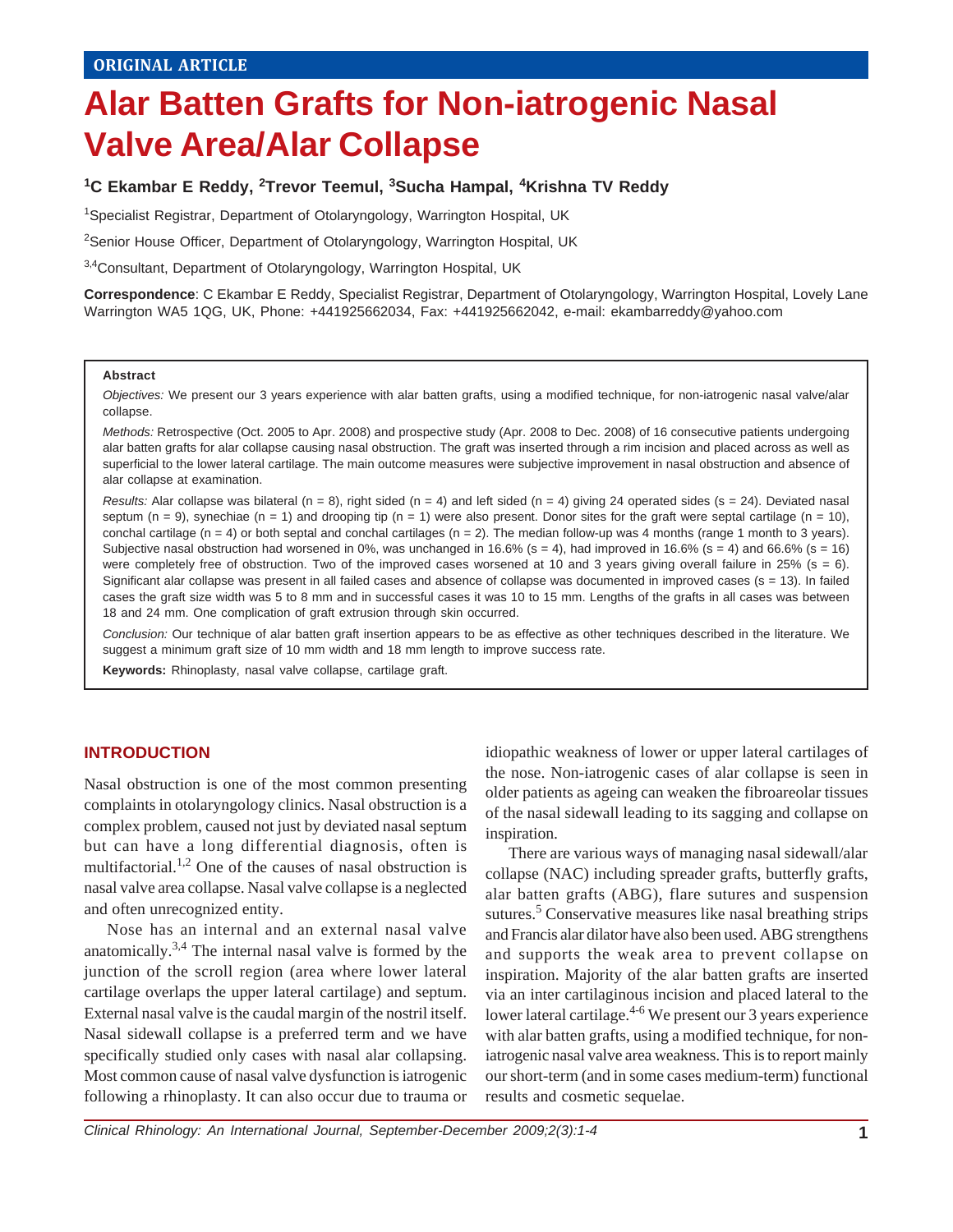#### **METHODS**

This study was an audit of the data collected on 16 consecutive patients undergoing ABG for NAC causing nasal obstruction from Oct. 2005 to Dec. 2008 at a District Hospital in UK. Case notes were reviewed for the patients operated from Oct. 2005 to Apr. 2008  $(n = 11)$  and data was prospectively collected for those operated between Apr 2008 and Dec. 2008 ( $n = 5$ ). Only patients with nasal obstruction caused by NAC which improved with modified Cottle's maneuver (Jobson Horne wax probe was used to retract the nasal sidewall laterally for approximately 1 to 2 mm) had ABG in our hospital. ABGs used in postrhinoplasty cases  $(n = 5)$  and to support alar reconstruction after skin cancer excisions  $(n = 3)$  were excluded. Patients with coexisting nasal polyps or allergic rhinitis were also excluded. The median age of the patients was 57.5 years (range of 18 to 69 years). Most of the patients were males  $(n = 14)$ .

The surgery was performed under general anesthesia. Before the patient was put to sleep area of NAC was marked and 2% lignocaine with 1: 80,000 adrenaline injected. Graft was harvested either from the septum or conchal cartilage or both. Conchal cartilage was the donor cartilage when septal cartilage was insufficient or when septoplasty was done in the past. Marginal/rim incision, just long enough to insert the graft, was made along the lower border of the lateral crura of the lower lateral cartilage (Fig. 1A). Precise pocket was made, in the marked area, just superficial to the lower lateral cartilage extending on the pyriform aperture superiorly and towards the nostril rim inferiorly. The graft was placed perpendicular to the orientation of the lower lateral cartilage extending onto the bone of the pyriform aperture (Fig. 1B). Incision was closed with 4 0 vicryl. No packs were inserted and patient was sent home same day. Dimensions of the ABG were noted.

The main outcome measures were subjective improvement in nasal obstruction postoperatively as expressed by the patients (vastly improved/absence of nasal obstruction; improved; unchanged; or worsened) and absence of NAC at examination. Secondary outcome measure (cosmetic) studied was patient's complaint about bulky nose or palpating a prominent graft and obliteration of supra-alar crease at examination. The patients were reviewed at 6 weeks and 3 months in the prospective group. Occurrence of any complications was also noted.

Ethical approval was not needed as this study was an audit of our current practice.

# **RESULTS**

All the patients presented with nasal obstruction and 3 patients also complained of snoring. Some patients  $(n = 8)$ 



**Figure 1A:** Shows the rim incision



Figure 1B: Shows our technique of inserting the graft

had underwent nasal surgeries in the past. These were septoplasty  $(n = 2)$ , septoplasty with inferior turbinectomy  $(n = 1)$ , septoplasty with functional endoscopic sinus surgery for sinusitis  $(n = 1)$ , endoscopic sinus surgery for polyps  $(n = 1)$  and manipulation of the nasal bones  $(n = 1)$ . There was history of trauma to the nose in 3 patients.

NAC was bilateral ( $n = 8$ ), right sided ( $n = 4$ ) and left sided (n = 4) (Fig. 2A) giving 24 operated sides (s = 24). Deviated nasal septum (DNS)  $(n = 9)$ , synechiae  $(n = 1)$ and drooping tip  $(n = 1)$  were the other signs noted during examination. DNS in unilateral cases  $(n = 6)$  was to opposite side of NAC ( $n = 3$ ), same side of NAC ( $n = 2$ ) and 'S' shaped ( $n = 1$ ). The rest of the patients with DNS ( $n = 3$ ), presence of unilateral synechiae and drooping tip were in cases with bilateral NAC. Septoplasty and synechiae division was also done in these patients.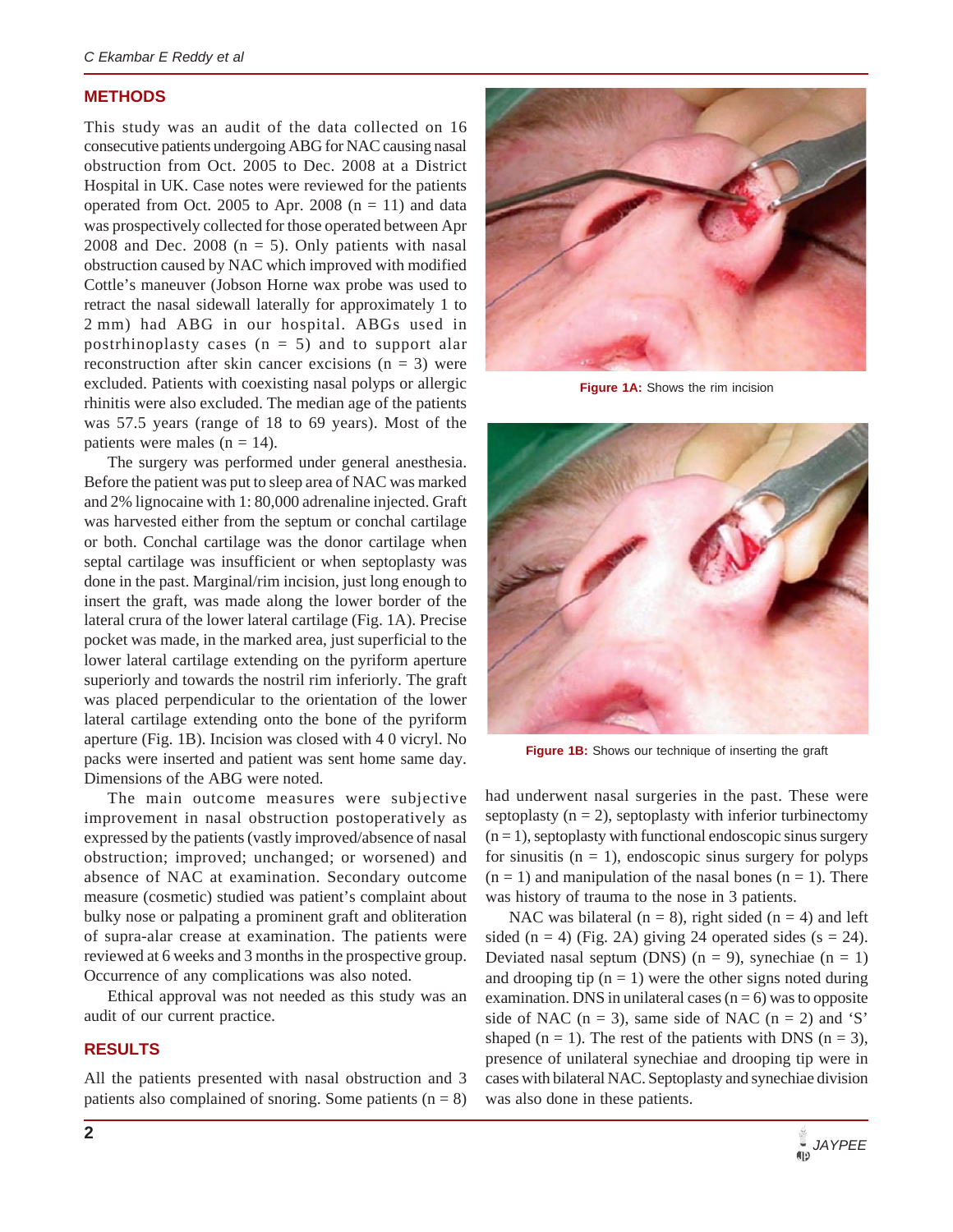

**Figure 2A:** Shows left alar collapse on inspiration preoperatively



**Figure 2B:** Shows absence of alar collapse after surgery

We used autologous cartilage as ABG in all the patients. Donor sites for the graft were septal cartilage  $(n = 10)$ , conchal cartilage  $(n = 4)$  or both septal and conchal cartilages  $(n = 2)$ . The graft dimensions were accurately recorded in the all 5 cases whose data was collected prospectively  $(s = 9)$ . In the retrospective cases 6 had data on dimensions  $(s = 10)$ .

The median follow-up was 4 months (range 1 month to 3 years). Subjective nasal obstruction had worsened in 0%, was unchanged in 16.6% ( $s = 4$ ), was improved in 16.6%  $(s = 4)$  and 66.6%  $(s = 16)$  were completely free of obstruction. Two unilateral improved patients presented back at 10 months and 3 years respectively with worsening of the improved symptoms. Overall short-term functional improvement was  $83.3\%$  (s = 20) but deteriorated over mid-term to 75% ( $s = 18$ ) of the sides operated. Patients with bilateral NAC ( $n = 8$ ) had improvement on both sides in 62.5% ( $n = 5$ ), one side in 25% ( $n = 2$ ) and no improvement on both sides in 12.5% ( $n = 1$ ). All 8 patients with unilateral NAC had improvement (100%) in the short-term and in 2 it failed later (25%). All patients with DNS had improvement in short-term and 2 patients later worsened ( $n = 2$ ;  $s = 2$ ). Overall success in cases with DNS ( $n = 7$ ;  $s = 10$ ) was 77.8% of patients and 83.3% of sides.

Significant NAC was present in all failed cases and absence of collapse on inspiration (Fig. 2B) was documented in improved cases ( $s = 13$ ). In failed cases the graft size width was 5 to 8 mm and in successful cases it was between 10 and 15 mm. Lengths of the grafts in all cases was between 18 and 24 mm.

Cosmetic concerns were expressed by two patients only but all 5 prospectively studied cases showed some obliteration of supra-alar crease which was not noticed by the patients. One complication of graft extrusion through dorsal skin occurred which was removed and it healed very well.

# **DISCUSSION**

NAC can be missed unless specifically sought. The purpose of treating nasal valve area weakness is to prevent inspiratory collapse while avoiding deleterious cosmetic sequelae. We highlight our technique of ABG with good if not excellent functional outcome. Untoward cosmetic effects and complications were rare.

This study has limitations like any other retrospective study. There was incomplete data on the cosmetic outcome and alar batten graft size. DNS was also corrected in 9 cases and this could be a factor affecting the main outcome. Subjective improvement of airway was better in these patients than those without DNS. We feel that our main outcome measure although subjective is a pragmatic approach for auditing our current practice. More objective measure of the functional outcome can be done using anterior active mask rhinomanometry.<sup>2</sup>

Most of the studies reporting ABG use are for postrhinoplasty nasal valve collapse.<sup>2,4,6-10</sup> Our study exclusively reports non-iatrogenic nasal valve area collapse. The results